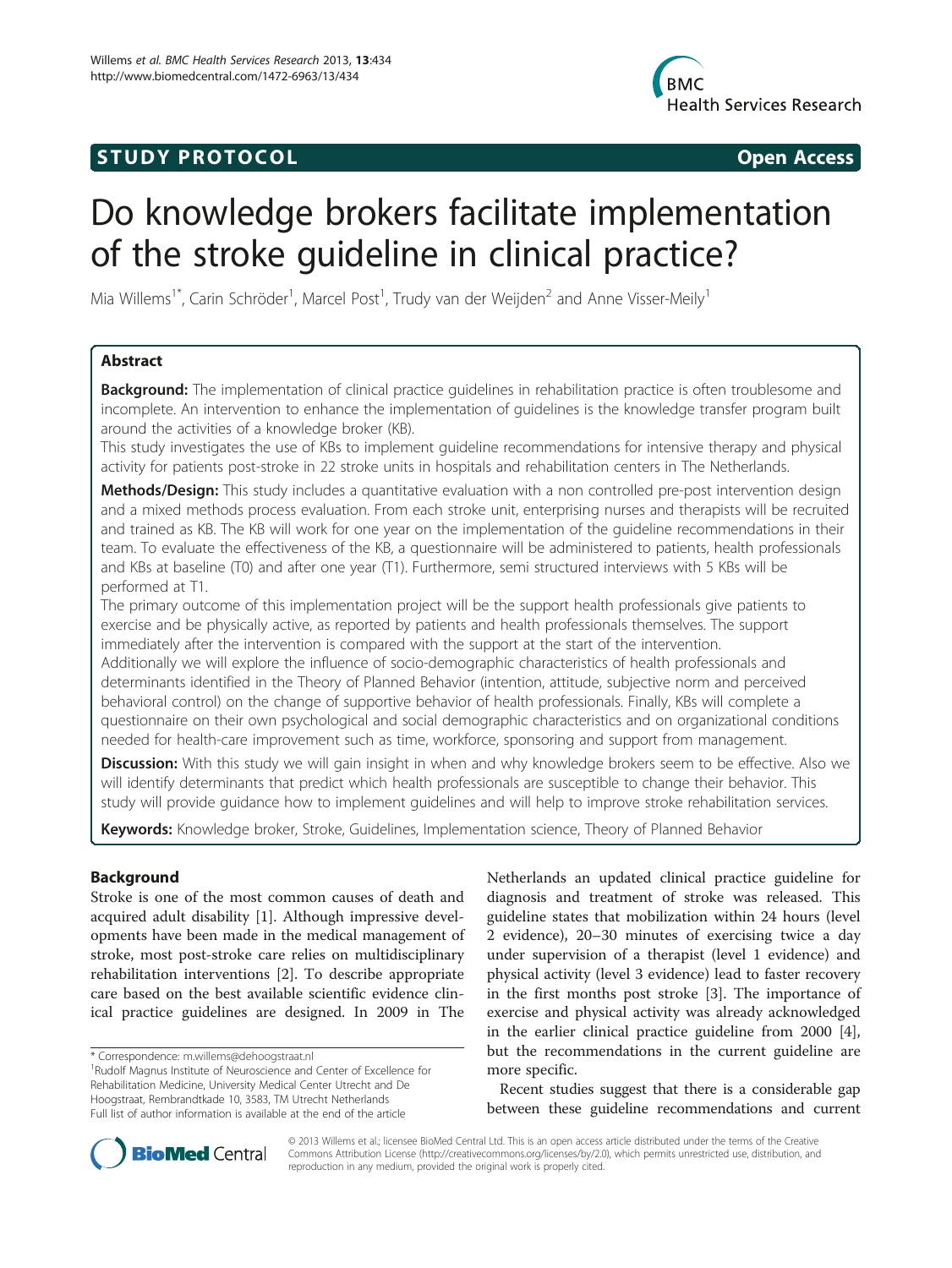<span id="page-1-0"></span>practice. Hospitalized stroke-patients are inactive and spend most of the time alone in their room, in the Netherlands and in other countries [\[5,6](#page-6-0)]. This implies that these guideline recommendations have not been adequately implemented in medical practice to date.

It is a well-known problem that despite widespread dissemination and publicity, guidelines for medical practice are often not implemented effectively. There is a substantial gap between evidence and practice, with the result that best health outcomes are not achieved [[7\]](#page-6-0). Many attempts have been made to improve the implementation of guidelines. Evaluations of these different interventions to improve implementation report modest effects but fail to produce a clear pattern of results favoring a particular strategy to draw on in developing effective interventions for knowledge transfer. One hypothesis, although this is not consistently found, is that multifaceted interventions are more likely to be effective than single interventions [[8-10\]](#page-6-0). Furthermore there is evidence that interventions for implementation tailored to potential barriers to change are more effective than non-tailored interventions [\[11](#page-6-0)].

A multifaceted and tailored intervention that has gained interest for the implementation of guidelines is the knowledge transfer program built around the activities of a knowledge broker (KB). A KB is a research intermediary who helps to bridge the research-to-practice gap [\[12\]](#page-6-0). The specific activities of a KB are not standardized because the KB should be responsive to the needs of the stakeholders [[13](#page-6-0)]. An effective KB has the ability to tailor key messages from research evidence to the local perspective [\[14\]](#page-6-0), and thus incorporate best practices into existing routines [\[12\]](#page-6-0).

Although there is growing interest in KBs, there is little evidence regarding the effect of KBs on professional practice or on patient outcomes [[14](#page-6-0),[15\]](#page-6-0). Hardly anything is known about the most optimal organizational context, how to prepare and train a KB, and what personal characteristics determine KB effectiveness [[14](#page-6-0)]. More knowledge of the determinants of success of KBs is therefore needed to design effective knowledge transfer programs.

Also, a better understanding is needed of why healthcare professionals do or do not adopt guidelines. An important factor in the adoption of guidelines, is the individual decision of health professionals to change their behavior. The behavioral sciences provide a number of well-developed, operationalized, and tested models of human behavior. These models have demonstrated their value, also for the understanding and predicting intention and clinical behavior [\[16](#page-6-0)-[18](#page-6-0)]. The Theory of Planned Behavior (TPB) is among the models with the best predictive utility. Figure 1 explains the theoretical framework of the TPB [\[19\]](#page-6-0).

In this paper the protocol is described of a pre-post study aiming to evaluate the implementation of the clinical practice guideline recommendations to intensify therapy and physical activity in hospitals and rehabilitation centers in the Netherlands. Additionally, we will analyze determinants of behavior as described in the TPB. This allows us to improve our knowledge about the ability of KB to affect the behavior of the health professionals and/or the determinants of this behavior like intention, attitude, subjective norm and perceived behavior control.

The research questions are:

- 1. Does the support that health professionals give stroke patients to exercise and be physically active as reported by patients increase after the KB intervention? (patients perception)
- 2. Does the support that health professionals give stroke patients to exercise and be physically active as reported by the health professionals themselves increase after the KB intervention? (self reported supportive behavior of health professionals)
- 3. Are the determinants of behavior described by the Theory of Planned Behavior and social demographic characteristics of health professionals associated with the change in self reported supportive behavior of health professionals?
- 4. Is the change (self-reported and patient-reported) in supportive behavior of health professionals

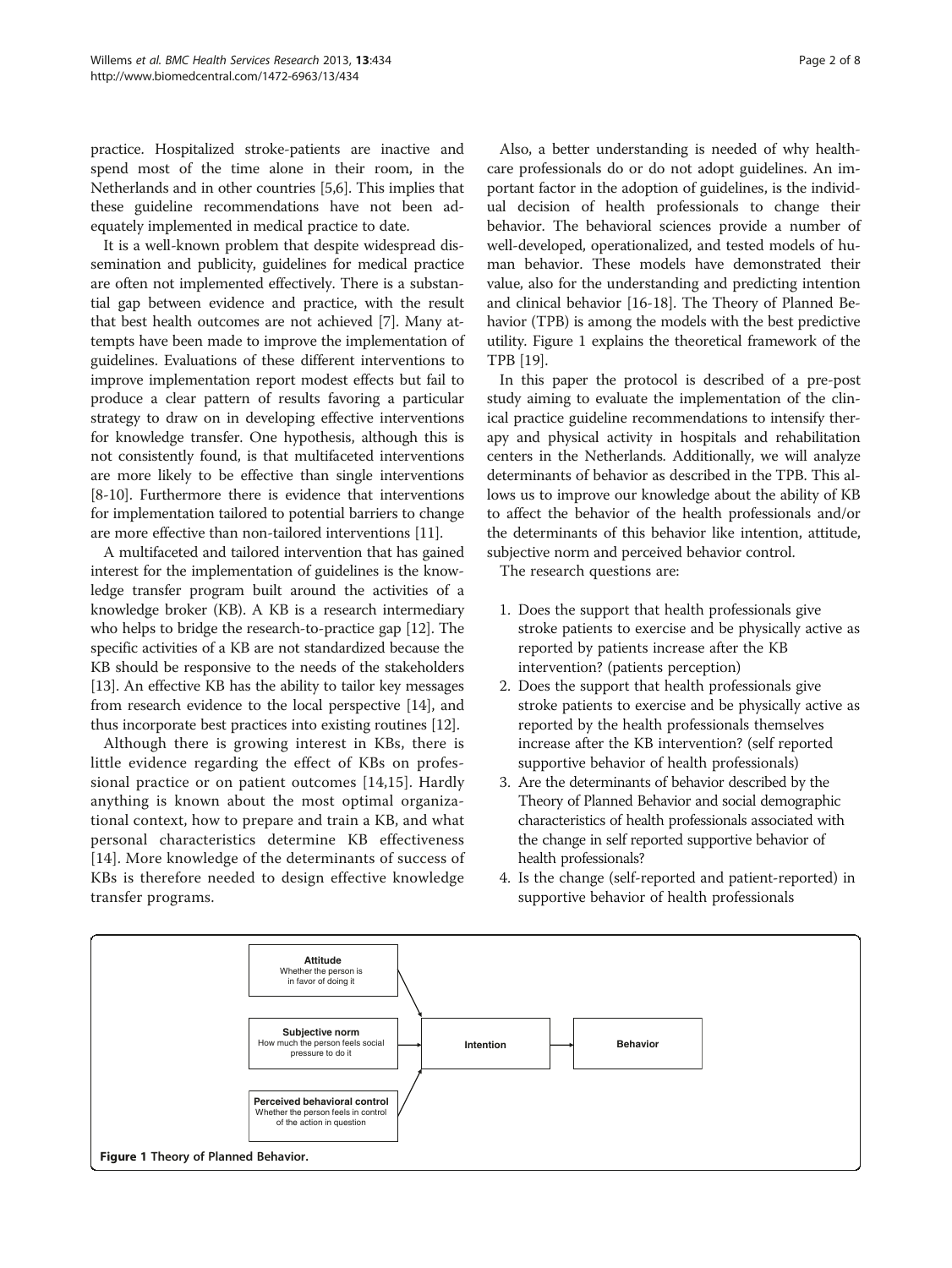associated with social demographic and psychological characteristics of KBs and organizational context variables?

## Methods/Design

#### Design of the study

This study includes a quantitative evaluation with a non controlled pre-post intervention design and a mixed methods process evaluation. The study design is presented in Figure 2. The intervention period will be one year. Questionnaires are administered at baseline (T0) and immediately after the intervention (T1) at one year. Furthermore, a purposeful sample of five KBs will be invited to participate in a semi structured interview at T1.

## **Participants**

Stroke units in hospitals and rehabilitation centers will be invited to take part in this study. To be included they will have to collaborate with a stroke unit in a hospital and write a motivation for participation. Furthermore for each unit an administrative director will have to sign an agreement to participate.

Members of the multidisciplinary stroke units, mainly nurses, physiotherapists and occupational therapists will all be asked to fill out a questionnaire before and after the KB intervention. We estimate there will be about 20 members per stroke unit.

Furthermore 15 inpatients per stroke unit will be interviewed before and after the KB intervention. This number is based on the number of stroke patients generally admitted to an average department of neurology. To be included in the interviews patients should be hospitalized, mobilized and able to answer questions.

#### Intervention

#### Knowledge brokering

In each stroke unit two or three knowledge brokers will be appointed. Stroke units selects their own KBs. This are enterprising nurses, physiotherapists or occupational therapists. One KB has to be a nurse by profession, because nurses have a high potential to support and guide patients to be physically active as they are present during the whole day.

Goal of the KB intervention is to facilitate the use of the recommendations from the clinical practice guideline to intensify physical therapy and physical activity in the first weeks post stroke [\[3\]](#page-6-0). The specific activities of the KB will not be standardized because the role should be flexible and responsive to the needs of the stake-holders [[13\]](#page-6-0). To support the KBs and their organizations we will employ the following activities:

1. Development of a KB job description. Qualifications sought for in the KB include expertise in neuro-

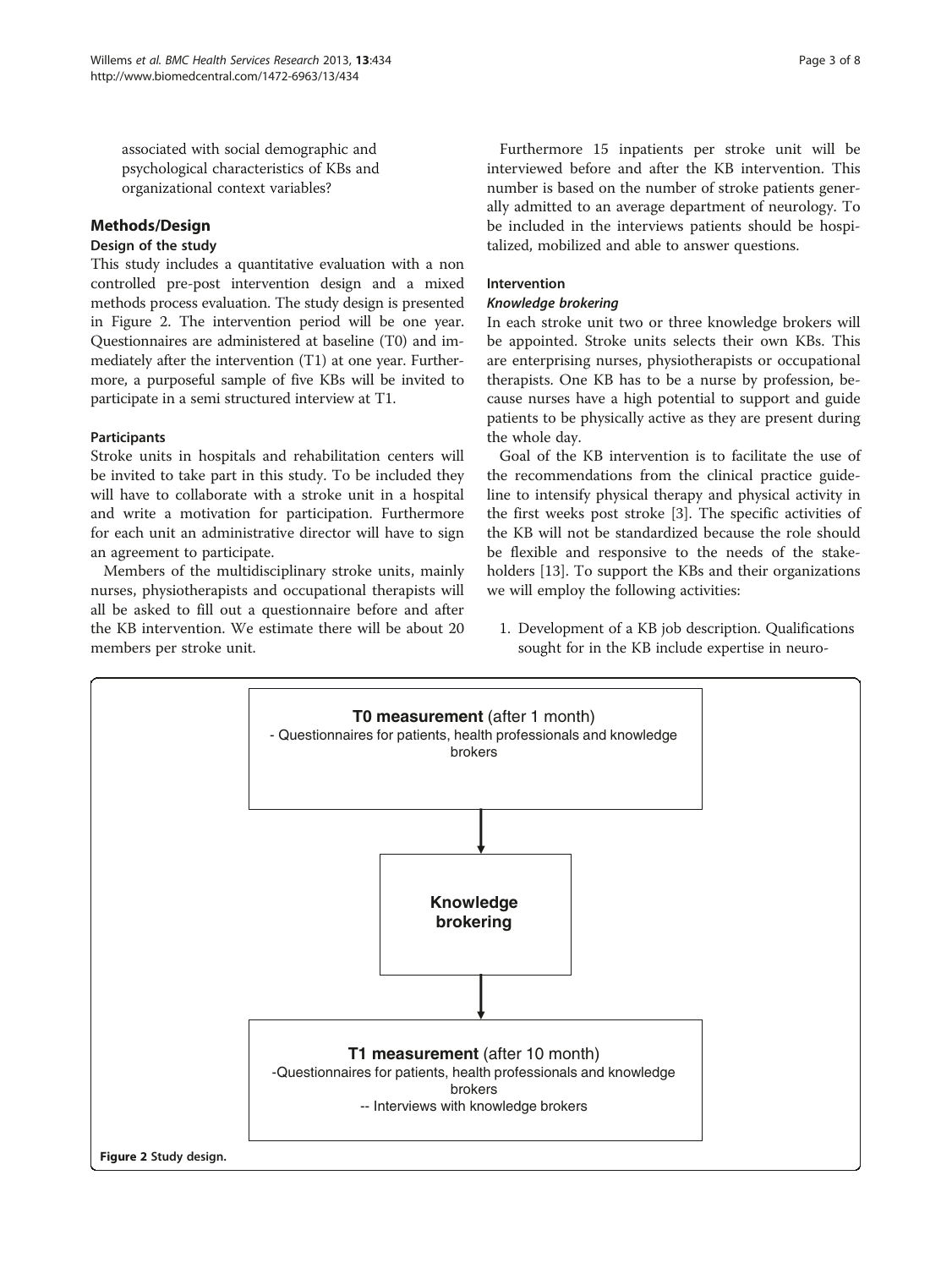rehabilitation, minimal 2 years of workingexperience, persuasive personality, positive attitude to change, target driven and a team player.

- 2. Salary support for the KBs for two hours per week for one year.
- 3. Providing the KB with a number of existing "good practices" that can be used to intensify therapy and enhance physical activity (see paragraph materials). Furthermore the KB will receive a description of the behavior expected from health professionals to sufficiently support patient to exercise and be physically active (i.e. targeted behavior, see paragraph materials).
- 4. In the first two months of their appointment KBs will write a project plan that describes how they will implement the guideline-recommendations in their stroke unit. The KBs will be instructed to include in their plan the implementation of one "good practice" in their clinical practice and ways to stimulate their colleagues to sufficiently support patients to exercise and be physically active. Furthermore an obligatory activity will be to introduce themselves to their colleagues, assess barriers and supports to change and do an evaluation at the beginning and end of the implementation period. The national project coordinators (a physiotherapist and a project manager) will comment on the project plan.
- 5. Approximately every 2 months a face-to-face meeting will be organized for all KBs (8 meetings in total). During the first 4 meetings the focus will be on training the KBs in project-management skills, knowledge of neurorehabilitation and implementation strategies such as assessing barriers and supports to change, monitoring and evaluating outcomes en securing results. In the latter 4 meetings the focus will be on exchanging knowledge and experience amongst the KBs and with experts such as researchers, people with expertise on project management and patients.
- 6. In between the meetings KBs will be able to approach the national project coordinators with questions. The project coordinators will further encourage linkages between KBs, and with experts in neurorehabilitation. Collaboration amongst KBs will also be encouraged through a digital forum.

## Materials

## Targeted behavior

To adhere to the recommendations that are subject of this study a specific supportive behavior is expected from health professionals (targeted behavior). This behavior has been described carefully and has been commented on by a broad group of experts in rehabilitation and adjusted according to their comments. Health professionals should

for example stimulate patients to do as much as possible by themselves, give patients exercises to do by themselves and involve family in exercising.

## Good practices

A broad call has been send to hospitals and rehabilitation centers to collect perceived best practices to intensify therapy and enhance physical activity. From these experiences experts in neurorehabilitation have selected a number of good practices. Good practices are evidence based, easy and efficient to implement. Examples of good practices are the use of a 'do it yourself' exerciseguide for stroke patients [\[20](#page-6-0)] and training of functional tasks during morning activities. For each good practice a fact-sheet has been drafted and scientific publications have been collected.

## Variables and measurements

Table [1](#page-4-0) gives an overview of all variables that will be measured. Dutch versions of the questionnaires can be obtained from the first author.

## **Outcome**

## Patients' perception of support to be active

The support patients perceive from health professionals to exercise will be measured with 4 questions with a 4 point scale from not at all to completely. Patients will report if they feel stimulated to be physically active, if the feel stimulated by nurses to do functional tasks, if they feel stimulated by therapists to do functional tasks and if family received instruction about exercising. This questionnaire was piloted by three patients residing in a rehabilitation center.

## Supportive behavior of health-professionals

Supportive behavior of health-professionals will be measured by asking them to imagine a ordinary workday in the past two weeks and register for the patients they saw that day how many they supported to exercise and be physically active. Eight questions about the way support can be given to patients are formulated based on the targeted behavior (see materials). We ask for example how many patients they stimulated that day to do as much as possible by themselves and how often they involved family in exercising. To encourage health professionals to be realistic it will be emphasized that it is not possible to support each patients every day in all the different ways described.

Determinants that moderate change of health professionals Determinants of Theory of Planned Behavior (Figure [1](#page-1-0)) The 4 determinants of behavior described in the Theory of Planned Behavior (intention, attitude, subjective norm and perceived behavioral control) will be assessed to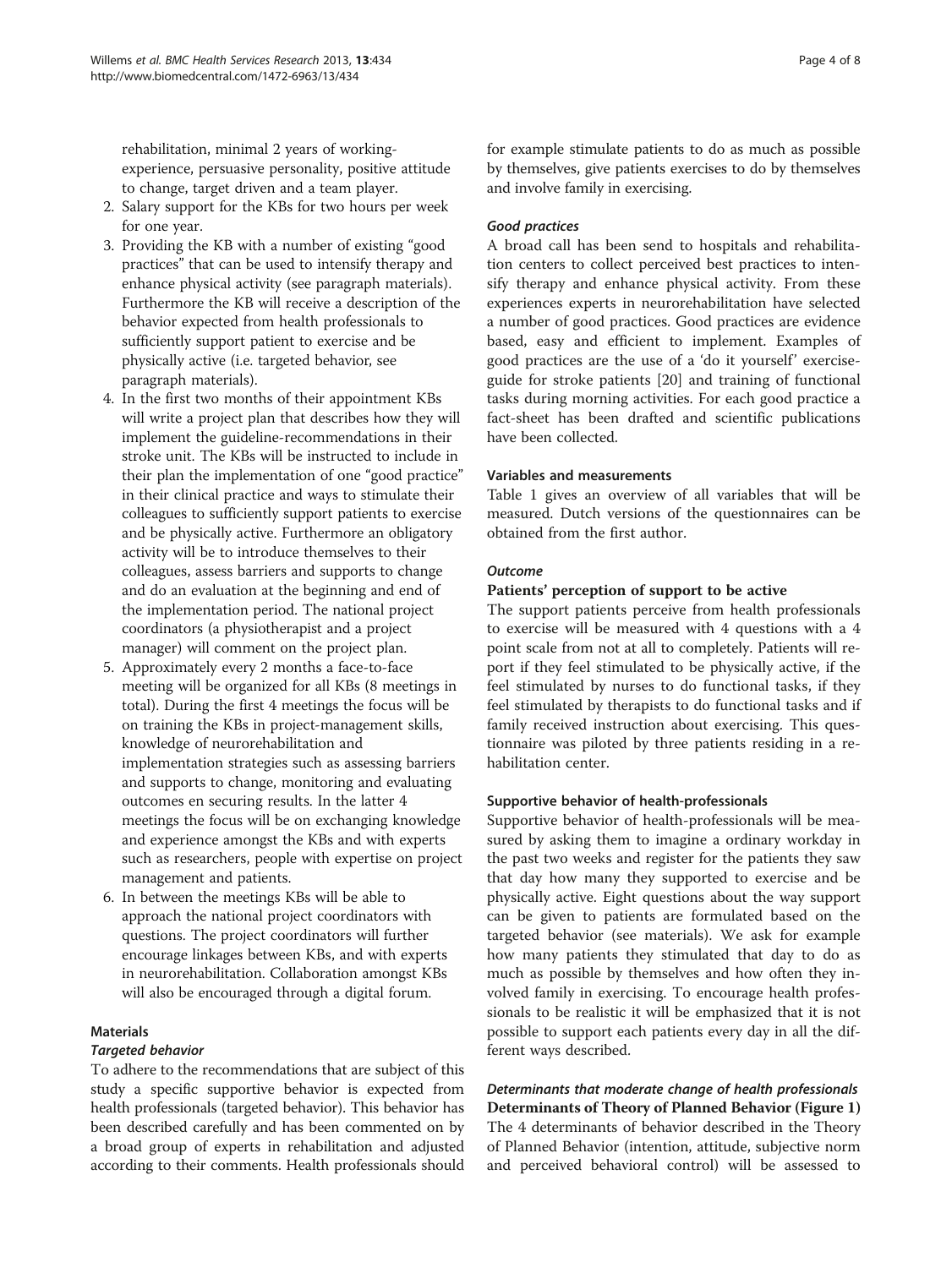#### <span id="page-4-0"></span>Table 1 Overview of measures

|                                                                            | <b>Variables</b>                                                                            | T <sub>0</sub> | <b>T1</b> |
|----------------------------------------------------------------------------|---------------------------------------------------------------------------------------------|----------------|-----------|
| <b>Patients</b>                                                            |                                                                                             |                |           |
| Perceived support to be<br>active (=adherence to the<br>quideline)         | Stimulate physical activity,<br>functional tasks, instruct family                           | X              | X         |
| Institution                                                                | Hospital or rehabilitation center                                                           | X              | X         |
| Social demographic<br>characteristics                                      | Sex, age                                                                                    | X              | X         |
| Stroke characteristics                                                     | Type of stroke, hemisphere, date<br>of onset, functional level (Barthel<br>index [21])      | Χ              | Χ         |
| <b>Health professionals</b>                                                |                                                                                             |                |           |
| Non-knowledge brokers                                                      |                                                                                             |                |           |
| Support given to patients<br>to be active (=Adherence<br>to the quideline) | <b>Behavior</b>                                                                             | X              | Χ         |
| Social demographic<br>characteristics                                      | Sex, profession, date of birth,<br>working-experience                                       | X              | Χ         |
| Determinants of Theory of<br>Planned Behavior                              | Intention, attitude, subjective<br>norm, perceived behavioral control                       | X              | X         |
| Knowledge brokers                                                          |                                                                                             |                |           |
| Social demographic<br>characteristics                                      | Sex, profession, date of birth,<br>working-experience, education in<br>neuro rehabilitation |                | X         |
| Psychological<br>characteristics                                           | motivation, self efficacy (GSES-12<br>[22]                                                  |                | X         |
| Result achieved                                                            | Goal achieved, satisfied with result,<br>more intensive therapy                             |                | Χ         |
| Organizational context                                                     | support of management, time,<br>workforce, sponsoring                                       |                | Χ         |

determine if they moderate change in the supportive behavior reported by health professionals. They will be assessed with a questionnaire developed following the manual for health service researchers 'Constructing questionnaires based on the Theory of Planned Behaviour' using only direct measurements [[19](#page-6-0)]. The questionnaire was piloted by five rehabilitation professionals working in stroke units not participating in our study and adjusted according to their comments.

Behavior intention will be assessed with three items measuring generalized intention to perform the taregeted supportive behavior. We will ask if they 'expect to', 'intend to' and 'want to' perform the targeted behavior. These three items are measured on scales from 1 to 7 anchored by strongly disagree…strongly agree. Additionally an intention performance item will be used. Response is measured on a scale from 1 to 10.

The measure of *attitude* consists of six items using bipolar adjectives with a seven point response format. For example "good practice…bad practice" and "effective… not effective".

The measure of *subjective norm* involves the use of questions referring to the opinions of important people in

general. It will involve five items with a seven point response format anchored by "strongly disagree…strongly agree". Health professionals will report for example if they feel social pressure to perform the targeted behavior and if is expected from to perform the targeted behavior.

The measure of perceived behavioral control will involve four items with the same seven point response format. Items reflect people's confidence that they are capable of performing the target behavior. Health professionals will report self-efficacy (e.g. is the targeted behavior difficult to perform) and their beliefs about the controllability of the behavior (e.g. whether I perform the behavior is completely up to me).

#### Demographic characteristics of the health-professionals

We will collect data on sex, age, profession and years of working experience.

## Demographic and psychological characteristics of the knowledge broker

KBs will be asked about different themes that might influence their effectiveness to be a KB. These themes were identified from literature [[14,23](#page-6-0)[,24](#page-7-0)] and discussions amongst the project team. The following themes will be surveyed:

- Demographic data such as age and profession.
- How many years they work in the current organization
- The number of days of education in neurorehabilitation they followed in the past 3 years.
- Motivation to be a KB. Motivation will be assessed using a ten point scale.
- Generalized self-efficacy. This will be measured with the General Self Efficacy Scale-12 [[22](#page-6-0)], a validated questionnaire on which subjects rate agreement with 12 items on 5-point scales ranging from "strongly agree" to "strongly disagree".

#### Result achieved

The results of the intervention as perceived by the KB will be measured using 3 items with a seven point response format anchored by "strongly disagree…strongly agree". The items probed are if they are satisfied with the result, if they achieved their goal and if they think knowledge brokering resulted in more intensive therapy for stroke-patients.

#### Organizational context

The KB will be asked how they perceive the conditions needed for health care improvement in their organization. This will be measured with seven items with a seven point response format anchored by "strongly disagree…strongly agree. The items probed are enough time (1 item), enough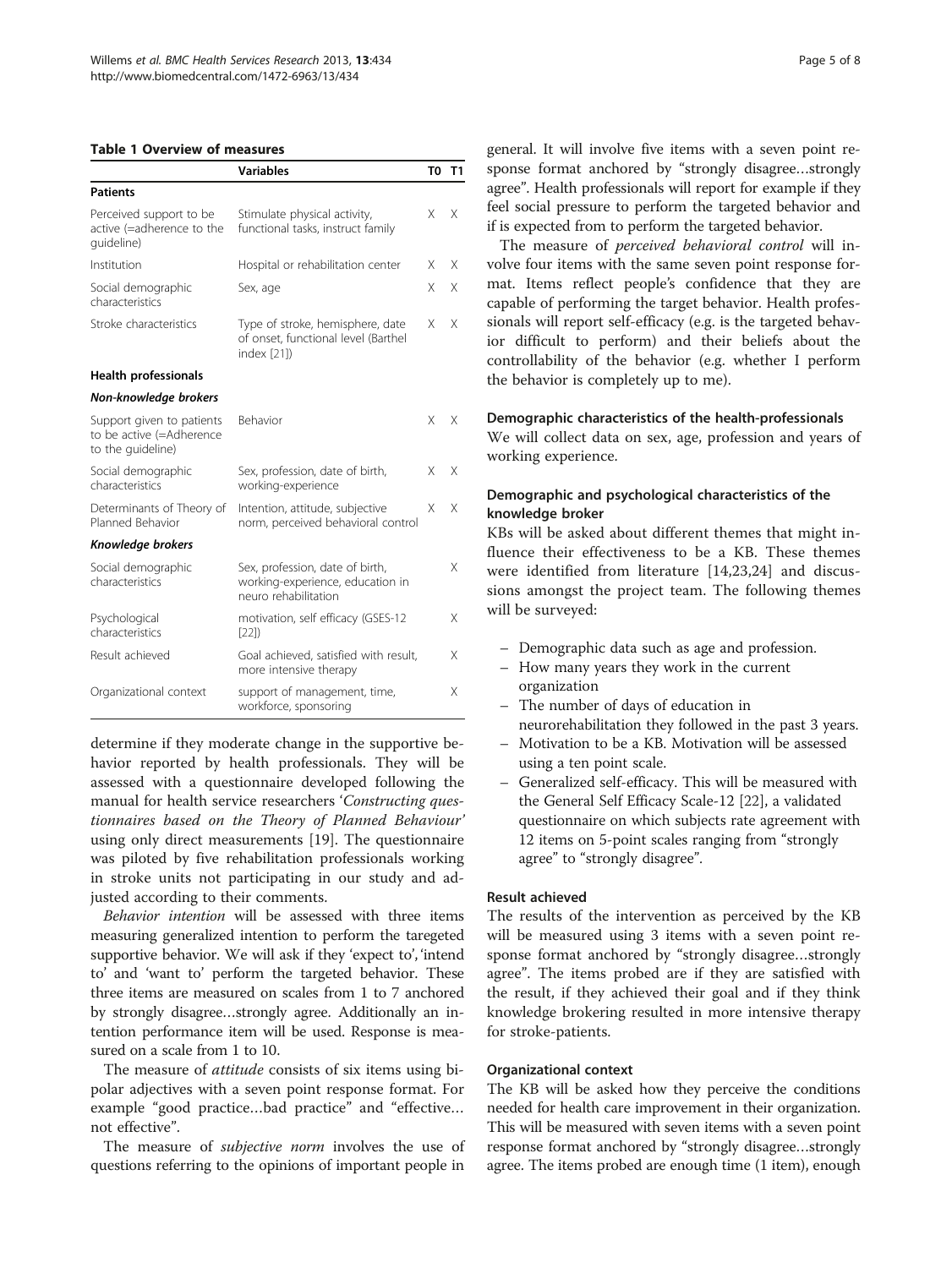workforce (1 item) and enough sponsoring and experienced support from their management (4 items).

#### Semi structured interviews

Finally, 5 KBs will be asked to participate in semistructured face to face interview to gather insights about their experiences with the brokering process and what they perceive to be of influence on their impact. The interview questions will be send to the KBs in advance so that they can prepare for the interview. All interviews will be recorded.

We will purposefully select the KBs that report to be the most and the least satisfied with the results they achieved.

#### Data analyses

Research question 1 To address this research question first of all, the support perceived by patients (4 questions) will be described by calculating the item frequencies at T0 and T1. Differences between T0 and T1 will be tested using the Mann–Whitney U test. Effect sizes will be calculated and the strength will be interpreted following the guidelines proposed by Cohen [\[25\]](#page-7-0).

Secondly, we will analyze how many patients are 'sufficiently supported'. To be considered 'sufficiently supported' a patient should perceive at least a little support on all 4 questions. For this purpose the 4 responsecategories on these questions will be recoded in: 1 (no support, response category 1) and 2 (sufficiently supported, response-categories 2–4). A patient will be considered sufficiently supported if the score on all 4 questions is 2. The percentage of patients that are sufficiently supported at T0 and T1 will be calculated. The minimum guideline adherence we aim for in this study is that 50% of patients is sufficiently supported.

Research question 2 For each health professional the targeted behavior will be determined by calculating the mean score on the 8 questions assessing the behavior and divided this by the number of patients cared for that day. The differences between T0 and T1 for this targeted behavior will be compared and significancy will be tested using paired T test. Effect sizes will be calculated and the strength will be interpreted following the guidelines proposed by Cohen [[25\]](#page-7-0).

Furthermore we will analyze how many health professionals sufficiently support their patients. A professional is considered to 'sufficiently support' patients if the targeted behavior-score is more than 0,5. The guideline adherence we aim for in this study is that more than 50% of health professionals sufficiently supports their patients.

Research question 3 To test which determinants of the health professionals moderate change we will calculate a change score (post-pre) for the targeted behavior of health professionals. Correlations of these change scores with the

TPB determinants and demographic factors of health professionals will be explored with spearmans rho.

The interrelationships among these determinants on the change in targeted behavior of health professionals will be further investigated using structural equation modelling.

Research question 4 To test if characteristics of knowledge brokers and the organizational context moderate change for each stroke unit a mean change scores (postpre) will be calculated for professional targeted behavior and patients' perception.

At each stroke unit two or three KBs are active. For this analyses a mean KB score for the psychological and social demographic determinants will be calculated per stroke unit. Then correlations of the change scores with the psychological and demographic determinants of the KBs and the organizational context will be explored with spearmans rho. Multilevel analyses will be used to further analyze correlations.

Analyses will be performed using SPSS version PASW Statistics 20.0; alpha will be set at 0.05.

#### Interview-data

The interview-data will be analyzed qualitatively to further support or explain the quantitative outcomes.

#### Ethical approval

The Ethics Committee of the University Medical Center Utrecht has taken the position that this study does not fall within the remit of the Medical Research Involving Human Subjects Act since the participants are not subjected to procedures or required to follow certain rules of behavior. Written informed consent was thus not required.

#### Progress of the study

22 rehabilitation centers and hospitals met the criteria and are participating in this study. They appointed in total 53 knowledge brokers. At T0, in June 2011, 783 questionnaires of health-professionals and 282 patient questionnaires were collected. At T1, in April 2012, 583 questionnaires of health-professionals and 238 patient questionnaires were collected. 316 health-professionals filled out a questionnaire at T0 and T1. The results are now being analyzed. The study will be completed in June 2014.

#### **Discussion**

This paper presents the study design of a non-controlled pre-post study that will assess whether after the activities of knowledge brokers there is an increase in supportive behavior of health professionals to patients post stroke to exercise and be physically active. Furthermore it will assess the support patients perceive by health professionals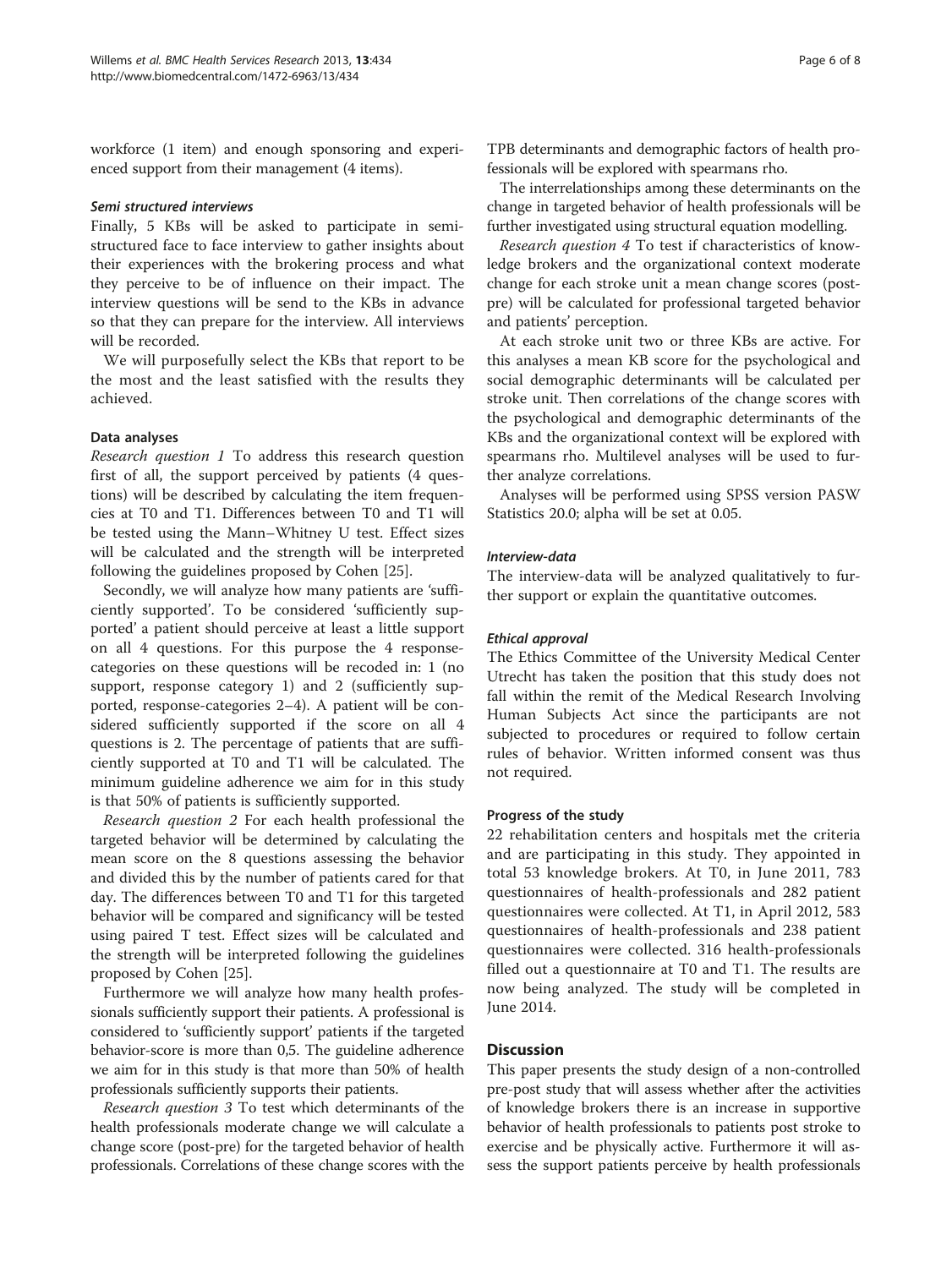<span id="page-6-0"></span>to exercise and be physically active pre and post the activities of knowledge brokers.

We will be able to not only evaluate if desired changes were made, but also better understand if, why and when knowledge brokers seems to be beneficial and to identify determinants that predict which health professionals are susceptible to change their behavior. An innovative aspect of this study is the use a theoretical approach using the Theory of Planned Behavior to understand the factors that might modulate the effectiveness of knowledge brokers.

Strength of this study is its pragmatic approach [\[26](#page-7-0)]: we will investigate if the KB intervention works under usual conditions. The KBs will have a lot of freedom: they can choose what is sensible for them to implement and to tailor the intervention to local needs.

A weakness is the non-controlled pre-post study design. If any beneficial changes will be found, an experimental design will still be needed to make causal inferences on the effect of the KB intervention. Furthermore, we lack an objective measure of the supportive behavior of professionals. We will use self-reported measures and there is a risk that professionals overestimate their performance. An advantage of our study is however that next to selfreported measures also a patient reported outcome measure is assessed.

In summary, this study we will gain insight in when and why knowledge brokers seem to be effective. Also we will identify determinants that predict which health professionals are susceptible to change their behavior. This study will provide guidance how to implement guidelines and will help to improve stroke rehabilitation services.n summary this study will evaluate the use of KBs in rehabilitation centers and hospitals. This study will help understand how to implement guidelines, and improve stroke services. In the context of the growing number of patients that live with the longterm consequences of stroke, a large number of patients and health professionals may benefit from this intervention.

#### Competing interests

The authors declare that they have no competing interests.

#### Authors' contributions

All authors contributed to the design and the protocol of the study. MW is the main researcher. All authors reviewed the manuscript and approved the final version.

#### Acknowledgements

This study is funded with a grant from the Netherlands Organization for Health Research and Development (ZonMw, grandnumber IPR 2010–03).

#### Author details

<sup>1</sup>Rudolf Magnus Institute of Neuroscience and Center of Excellence for Rehabilitation Medicine, University Medical Center Utrecht and De Hoogstraat, Rembrandtkade 10, 3583, TM Utrecht Netherlands. <sup>2</sup>Department of General Practice, School Caphri, Maastricht University, Peter Debyeplein 1, 6229, HA Maastricht Netherlands.

Received: 22 July 2013 Accepted: 18 October 2013 Published: 23 October 2013

#### References

- 1. Beaglehole R, Irwin A, Prentice T: The World Health Report 2003: Shaping the Future. Geneva: World Health Organisation; 2003.
- 2. Langhorne P, Sandercock P, Prasad K: Evidence-based practice for stroke. Lancet Neurol 2009, 8(4):308–309.
- 3. Richtlijn 'Diagnostiek, behandeling en zorg voor patiënten met een beroerte' . Utrecht: Nederlandse Vereniging voor Neurologie; 2008.
- 4. Richtlijn 'Beroerte'. Den Haag: Kwaliteitsinstituut voor de Gezondheidszorg CBO en Nederlandse Hartstichting; 2000.
- 5. West T, Bernhardt J: Physical activity in hospitalised stroke patients. Stroke Res Treat 2012, 2012:813765–813765.
- 6. van de Port IGL, Valkenet K, Schuurmans M, Visser-Meily JMA: How to increase activity level in the acute phase after stroke. J Clin Nurs 2012, 21(23–24):3574–3578.
- 7. Grol R: Successes and failures in the implementation of evidence-based guidelines for clinical practice. Med Care 2001, 39(8 Suppl 2):II46-II54.
- 8. Grimshaw J, Eccles M, Tetroe J: Implementing clinical guidelines: current evidence and future implications. J Contin Educ Health Prof 2004, 24(Suppl 1):S31–S37.
- 9. Grimshaw JM, Shirran L, Thomas R, Mowatt G, Fraser C, Bero L, Grilli R, Harvey E, Oxman A, O'Brien MA: Changing provider behavior: an overview of systematic reviews of interventions. Med Care 2001, 39(8 Suppl 2):II2-I45.
- 10. Francke AL, Smit MC, de Veer AJE, Mistiaen P: Factors influencing the implementation of clinical guidelines for health care professionals: a systematic meta-review. BMC Med Inform Decis Mak 2008, 8(38):1–11.
- 11. Baker R, Camosso-Stefinovic J, Gillies C, Shaw EJ, Cheater F, Flottorp S, Robertson N: Tailored interventions to overcome identified barriers to change: effects on professional practice and health care outcomes. Cochrane Database Syst Rev 2010(3):Art. No.: CD005470. DOI: 10.1002/ 14651858.CD005470.pub2.
- 12. Roxborough L, Rivard L, Russell D: Knowledge Brokering in Health Care. CanChildCentre for Childhood Disability Research. Fact Sheet: Keeping Current. [\[www.canchild.ca/en/canchildresources/knowledgebrokering.asp\]](http://www.canchild.ca/en/canchildresources/knowledgebrokering.asp)
- 13. Russell D, Rivard L, Walter S, Rosenbaum P, Roxborough L, Cameron D, Darrah J, Bartlett D, Hanna S, Avery L: Using knowledge brokers to facilitate the uptake of pediatric measurement tools into clinical practice: a before-after intervention study. Implement Sci 2010, 5:92–92.
- 14. Dobbins M, Robeson P, Ciliska D, Hanna S, Cameron R, O'Mara L, DeCorby K, Mercer S: A description of a knowledge broker role implemented as part of a randomized controlled trial evaluating three knowledge translation strategies. Implement Sci 2009, 4:23–23.
- 15. Cameron D, Russell D, Rivard L, Darrah J, Palisano R: Knowledge brokering in children's rehabilitation organizations: perspectives from administrators. J Contin Educ Health Prof 2011, 31(1):28–33.
- 16. Godin G, Bélanger-Gravel A, Eccles M, Grimshaw J: Healthcare professionals' intentions and behaviours: a systematic review of studies based on social cognitive theories. Implement Sci 2008, 3:36-36.
- 17. Bonetti D, Johnston M, Clarkson J, Grimshaw J, Pitts N, Eccles M, Steen N, Thomas R, Maclennan G, Glidewell L, Walker A: Applying psychological theories to evidence-based clinical practice: identifying factors predictive of placing preventive fissure sealants. Implement Sci 2010, 5:25–25.
- 18. Hrisos S, Eccles M, Francis J, Bosch M, Dijkstra R, Johnston M, Grol R, Kaner EFS, Steen I: Using psychological theory to understand the clinical management of type 2 diabetes in primary care: a comparison across two European countries. BMC Health Serv Res 2009, 9:140–140.
- 19. Francis J, Eccles M, Johnston M, Walker A, Grimshaw J, Foy R, Kaner E, Smith L, Bonetti D: Constructing questionnaires based on the theory of planned behaviour A manual for health services researchers. Newcastle upon Tyne: Centre for Health Services Research; 2004.
- 20. Maathuis R, Storm M, Visser-Meily A, Zinger D: Exercising after a stroke: do it yourself!. Revalidatiecentrum De Hoogstraat: Utrecht; 2013.
- 21. Mahoney FI, Barthel DW: Functional evaluation: the Barthel index. Md State Med J 1965, 14:61–65.
- 22. Sherer M, Maddux JE: The self-efficacy scale: construction and validation. Psychol Rep 1982, 51:660–671.
- 23. Dobbins M, Hanna S, Ciliska D, Manske S, Cameron R, Mercer S, O'Mara L, DeCorby K, Robeson P: A randomized controlled trial evaluating the